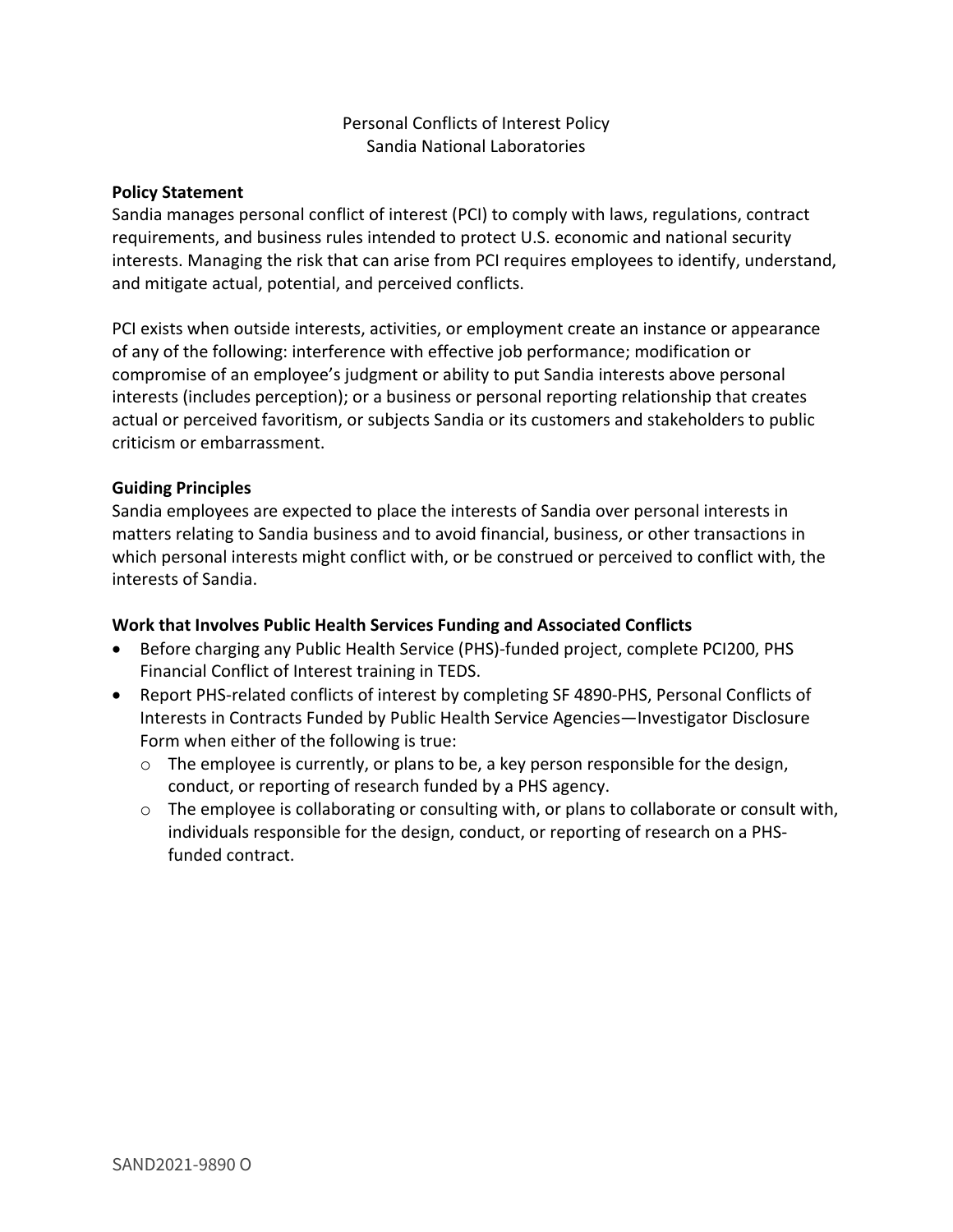# **Personal Conflicts of Interest in Contracts funded by Public Health Service Agencies – Investigator Disclosure Form**

# **BACKGROUND AND REQUIREMENTS:**

#### **Prior to completing this form for the first time and every four years thereafter, you must complete PCI200 in the TEDS system.**

At the time a proposal is submitted, Principal Investigators (PIs), Co-Principal Investigators (Co-PIs), Project Directors (PDs), and any other individuals with responsibility for design, conduct, or reporting of a project ("Investigators") must disclose *Significant Financial Interests* of themselves, their spouse, and dependent child(ren) where that financial interest may be: 1) affected by the research being conducted or, 2) in any organization that would reasonably appear to be affected by or benefit from the research being conducted.

*Significant Financial Interests (SFIs)* are financial interests that appear to be related to any Investigator's Institutional responsibilities **including**:

- For any publicly traded company, a SFI exists where the Investigator has received any salary or remuneration for services not otherwise identified as salary (e.g., consulting fees, honoraria, paid authorship) within the twelve month period preceding the disclosure or has any equity interest in the entity as of the date of disclosure (equity interest includes any stock, stock option, or other ownership interest), aggregating over \$5,000;
- For any non-publicly traded company, an SFI exists if the value of any remuneration received from the company exceeds \$5,000, or if the Investigator (or spouse or dependent children) holds *any* equity interest in the company;
- If the Investigator receives income related to intellectual property rights and interests (e.g., patents or copyrights), an SFI exists;
- For any reimbursed or sponsored travel (paid on behalf of the Investigator an not reimbursed to the Investigator), an SFI exists where the travel is related to their responsibilities but paid by an entity other than:
	- o A federal, state or local government agency;
	- o An institution of higher learning (as defined in 20 U.S.C. 1001(a));
	- o An academic teaching hospital (e.g., UNMH);
	- o A medical center; or
	- o A research institute affiliated with an Institution of higher education.
- SFI **does not include**:
	- o Remuneration by the Institution, including intellectual property rights agreements or royalties;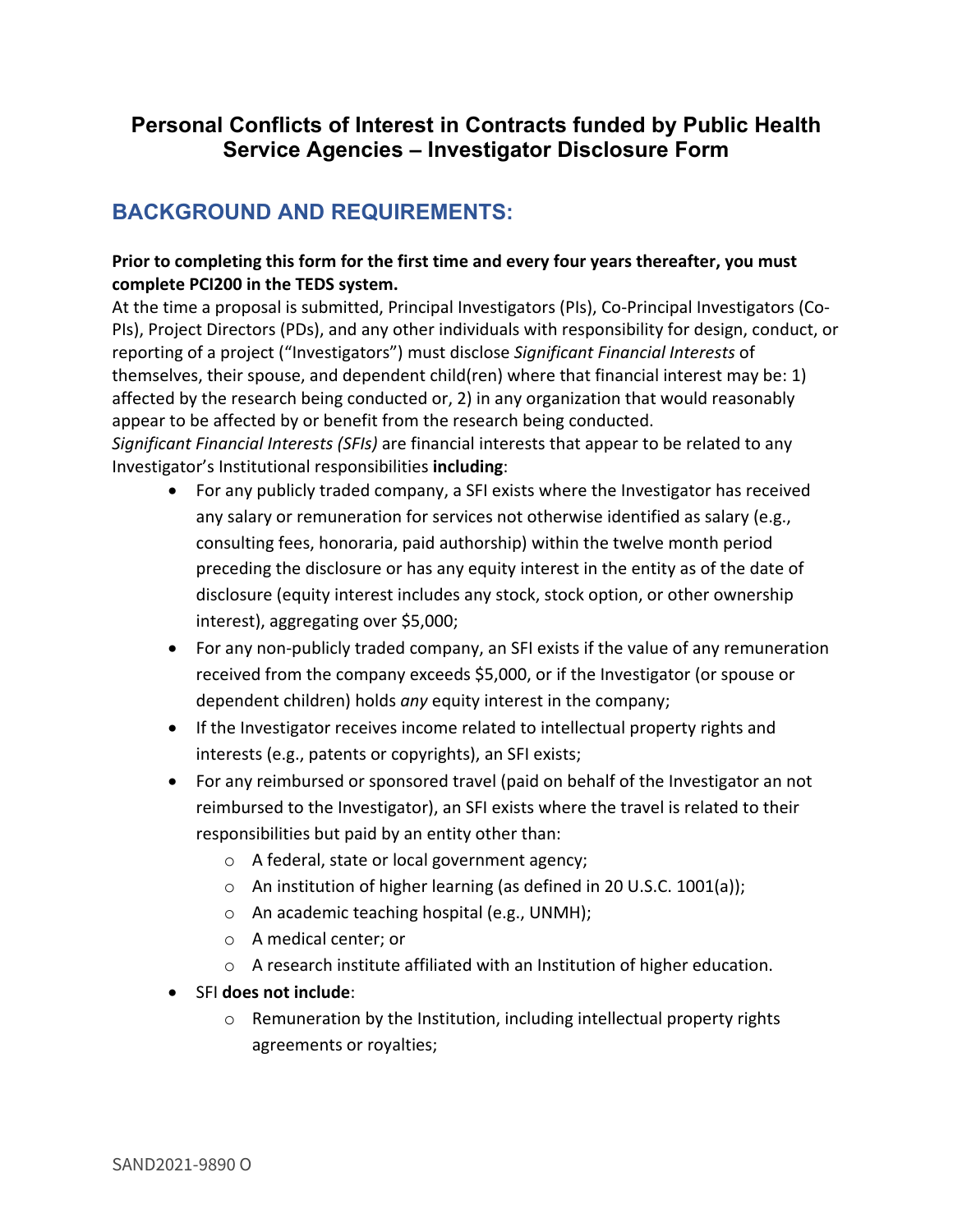$\circ$  Income from investment vehicles such as mutual funds or retirement accounts (as long as the Investigator does not directly control the investment decisions made).

This requirement applies to proposals to the Public Health Service (PHS) (including the National Institutes of Health (NIH)), the Center for Disease Control (CDC), the Food and Drug Administration (FDA), and the National Science Foundation (NSF), and any other entity that adopts the federal requirements.

Disclosure is required at the time a new proposal is submitted and whenever there is a disclosable change in the SFI of an Investigator, spouse, or dependent child(ren), as defined above.

The information provided on this form may, under federal regulations, be released to sponsoring agency personnel or members of the public. The purpose of collecting this information is to comply with federal regulations related to Sponsored Projects. Complete one form for each Entity in which you have a financial interest.

This Public Health Service (PHS) Funding Conflict of Interest Disclosure Form will be retained by Sandia National Laboratories for a period of three (3) years after termination of sponsored project.

For More information, see the Corporate Policy *IAEB002*, Personal Conflicts of Interest Policy, for the Policy on Personal Conflicts of Interest in Contracts funded by Public Health Service Agencies.

| THIS SUBMITTAL is for a:          | $\Box$ Updated Disclosure<br>New Disclosure |
|-----------------------------------|---------------------------------------------|
| Name:                             |                                             |
|                                   |                                             |
| Sandia National Laboratories      |                                             |
| <b>Organization Number:</b>       |                                             |
| Principal Investigator Name (if   |                                             |
| different):                       |                                             |
| Proposal/Project Title:           |                                             |
|                                   |                                             |
| Award Number (if Updated          |                                             |
| Disclosure):                      |                                             |
| Proposal Type (please check one): | National Institute of Health (NIH)          |
|                                   | Centers for Disease Control (CDC)           |
|                                   | Food and Drug Administration (FDA)          |
|                                   | National Science Foundation (NSF)           |
|                                   | Other PHS Agency:                           |

#### **All Employees must answer the following questions:**

1. Do you, your spouse, or dependent child(ren) own any equity interest in a non-publicly traded company whose financial interests would reasonably be affected by the research?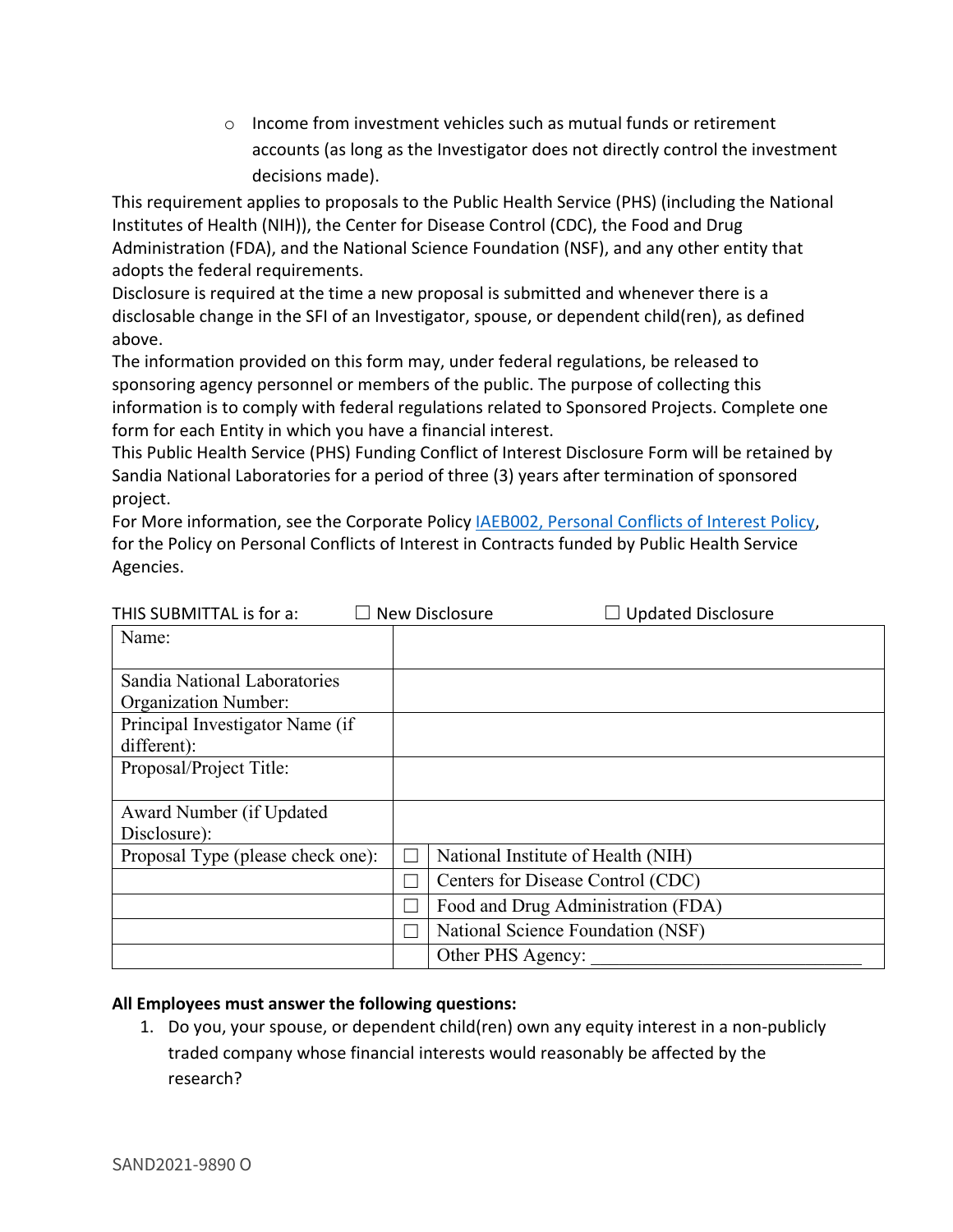$\Box$  NO  $\Box$  YES

2. Have you, your spouse, or dependent child(ren) received over \$5,000 in any salary or payment for services not otherwise identified as salary (e.g., consulting fees, honoraria, paid authorship) within the twelve month period preceding this disclosure or have any equity interest as of the date of disclosure (equity interest includes any stock, stock option, or other ownership interest), aggregating over \$5,000, from an Entity that would (i) reasonably appear to be affected by the research for which funding is sought or, (ii) are in the sponsor of the research or (iii) are in entities whose financial interests would reasonably be affected by the research?

### $\Box$  NO  $\Box$  YES

3. Do you, your spouse, or dependent child(ren) have any other Significant Financial Interest(s) (see the definition above) in an Entity that would (i) reasonably appear to be affected by the research for which funding is sought or, (ii) are in the sponsor of the research or (iii) are in entities whose financial interests would reasonably be affected by the research?

 $\Box$  NO  $\Box$  YES

4. Do you, your spouse, or dependent child(ren) have any Significant Financial Interest(s) stemming from compensation from seminars, lectures, teaching engagements, honoraria, or service on advisory committees or review panels?

**If you answered NO to questions 1-4**, please sign this form (on the last page) and submit the form to the appropriate manager.

**If you answered YES to any of the above questions**, please *answer the following questions for each entity in which you have SFIs* (attach separate sheet(s) as needed), sign the certification on the last page and submit the form to the appropriate manager.

# **ENTITY 1:**

| Name of the Entity:           |  |
|-------------------------------|--|
| Principal Business of Entity: |  |

 $\Box$  NO  $\Box$  YES Explain: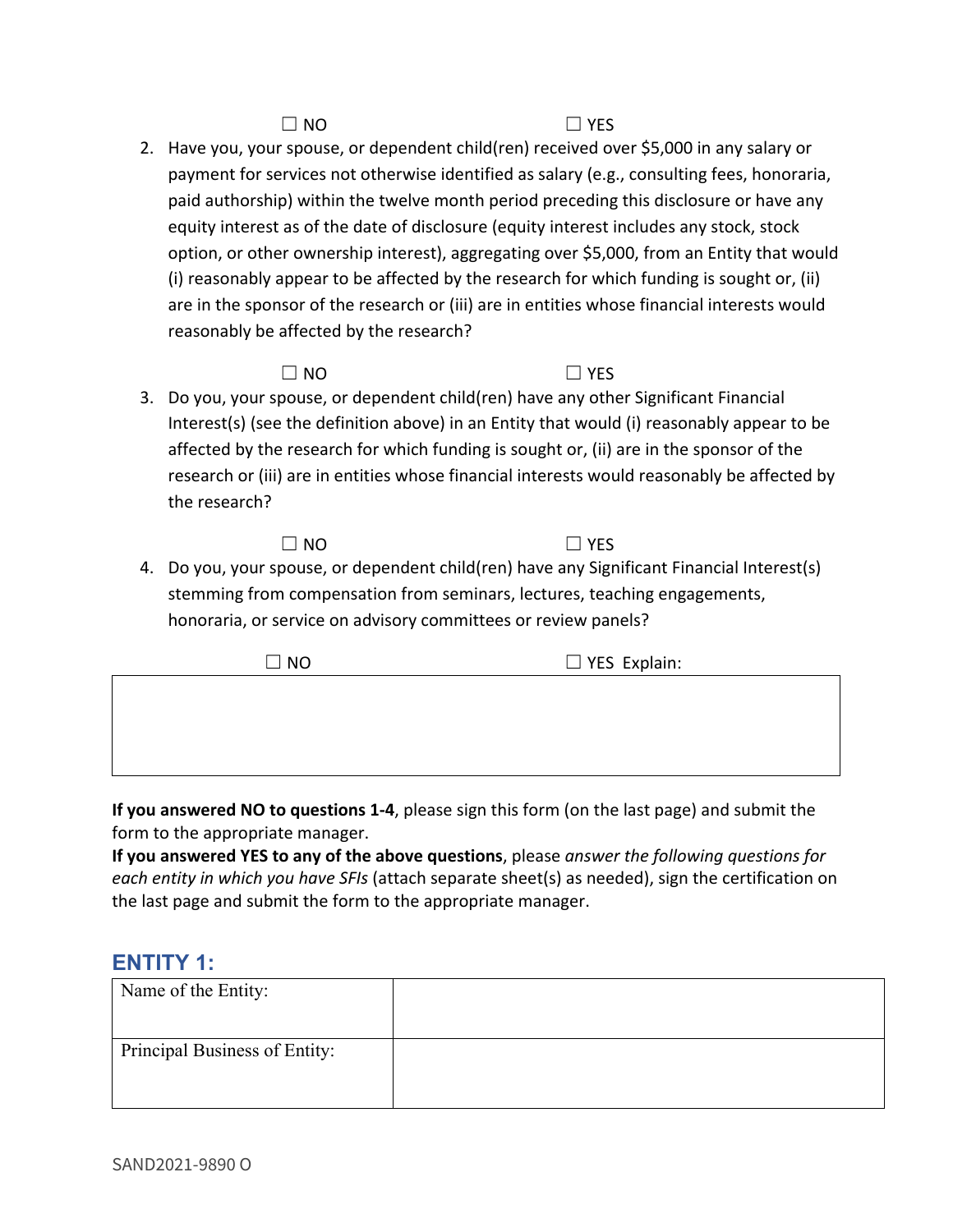| 1. If you, your spouse, or dependent child(ren) hold a position of management with this Entity, state  |
|--------------------------------------------------------------------------------------------------------|
| the position title, describe the responsibilities of the position and explain any relationship to this |
| project:                                                                                               |

2. If you, your spouse, or dependent child(ren) have equity interest in excess of \$5,000 (if the Entity is publicly traded) or **any** equity interest in a non-publicly traded Entity, state the value, type of equity (stock, securities, etc.), and percentage of ownership.

3. If you, your spouse, or dependent child(ren) have received income (salary and/or any other form of remuneration) in excess of \$5,000 from the Entity in the past twelve months, describe the nature of the income and explain any relationship to this project.

4. Have you, your spouse, or dependent child(ren) assigned to the Entity rights to a pending application or issued patent to an invention(s), license rights, or copyright for software (do not include Sandia National Laboratories-held rights)?

 $\Box$  NO  $\Box$  YES

5. If this proposal includes the Entity as a subcontractor, consortium member, supplier of goods, lessor or otherwise involved in the project, explain and describe.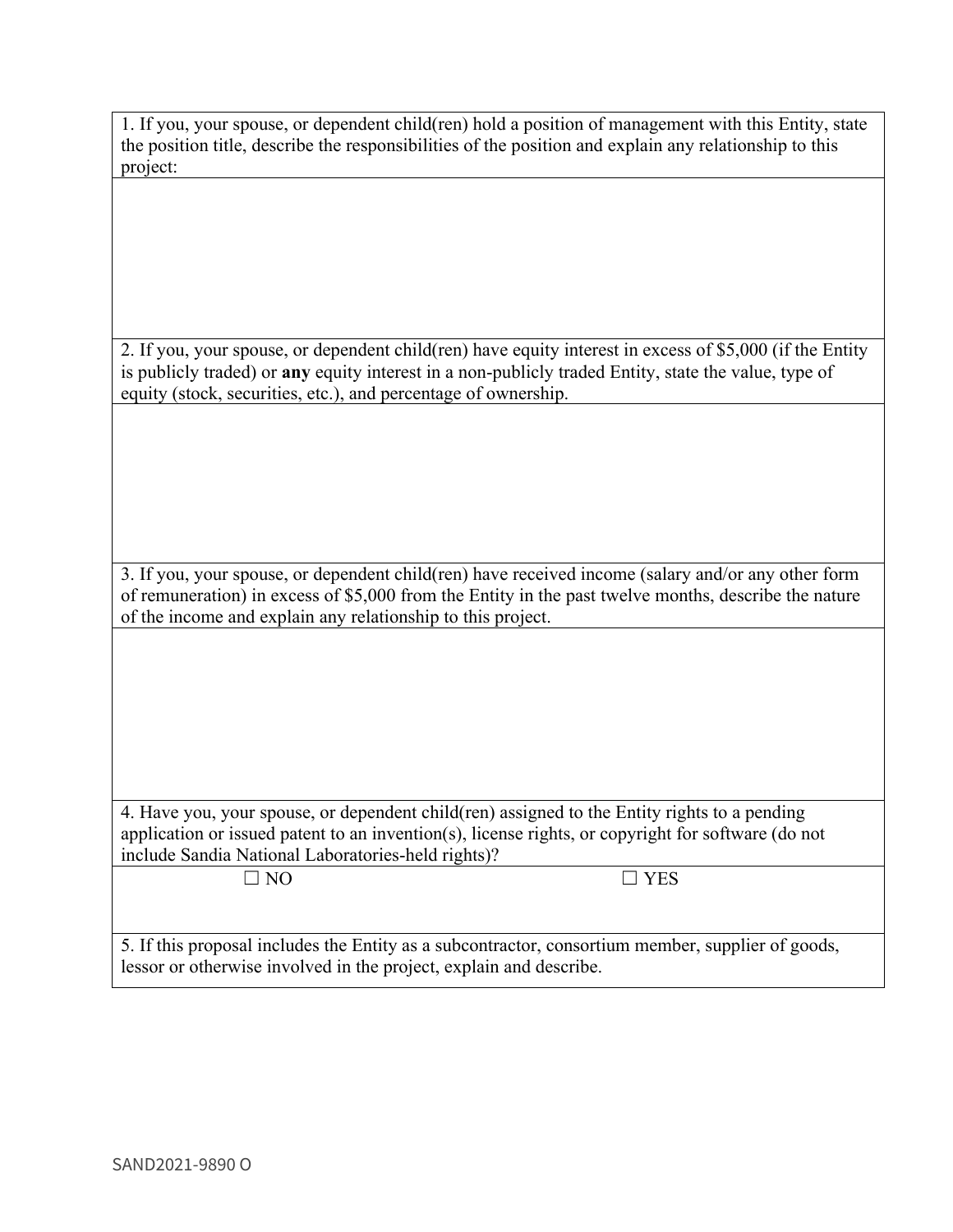| or process that is associated with or that will predictably result from the project, explain and<br>describe.                                                                   | 6. If the Entity might manufacture or commercialize any drug, vaccine, device, product, procedure,          |  |
|---------------------------------------------------------------------------------------------------------------------------------------------------------------------------------|-------------------------------------------------------------------------------------------------------------|--|
|                                                                                                                                                                                 |                                                                                                             |  |
|                                                                                                                                                                                 |                                                                                                             |  |
|                                                                                                                                                                                 |                                                                                                             |  |
| 7. If the Entity could be reasonably expected to be directly and significantly affected by the design,<br>conduct, or reporting of the activity proposed, explain and describe. |                                                                                                             |  |
|                                                                                                                                                                                 |                                                                                                             |  |
|                                                                                                                                                                                 |                                                                                                             |  |
|                                                                                                                                                                                 |                                                                                                             |  |
|                                                                                                                                                                                 |                                                                                                             |  |
| by the design, conduct, or reporting of the activity proposed?                                                                                                                  | 8. Is it reasonable to anticipate that your financial interest could be directly and significantly affected |  |
| $\Box$ NO. Explain:                                                                                                                                                             | $\Box$ YES. Explain:                                                                                        |  |
|                                                                                                                                                                                 |                                                                                                             |  |
|                                                                                                                                                                                 |                                                                                                             |  |
|                                                                                                                                                                                 |                                                                                                             |  |
| 9. Additional Comments. (Attach separate sheet if necessary.)                                                                                                                   |                                                                                                             |  |
|                                                                                                                                                                                 |                                                                                                             |  |
|                                                                                                                                                                                 |                                                                                                             |  |
|                                                                                                                                                                                 |                                                                                                             |  |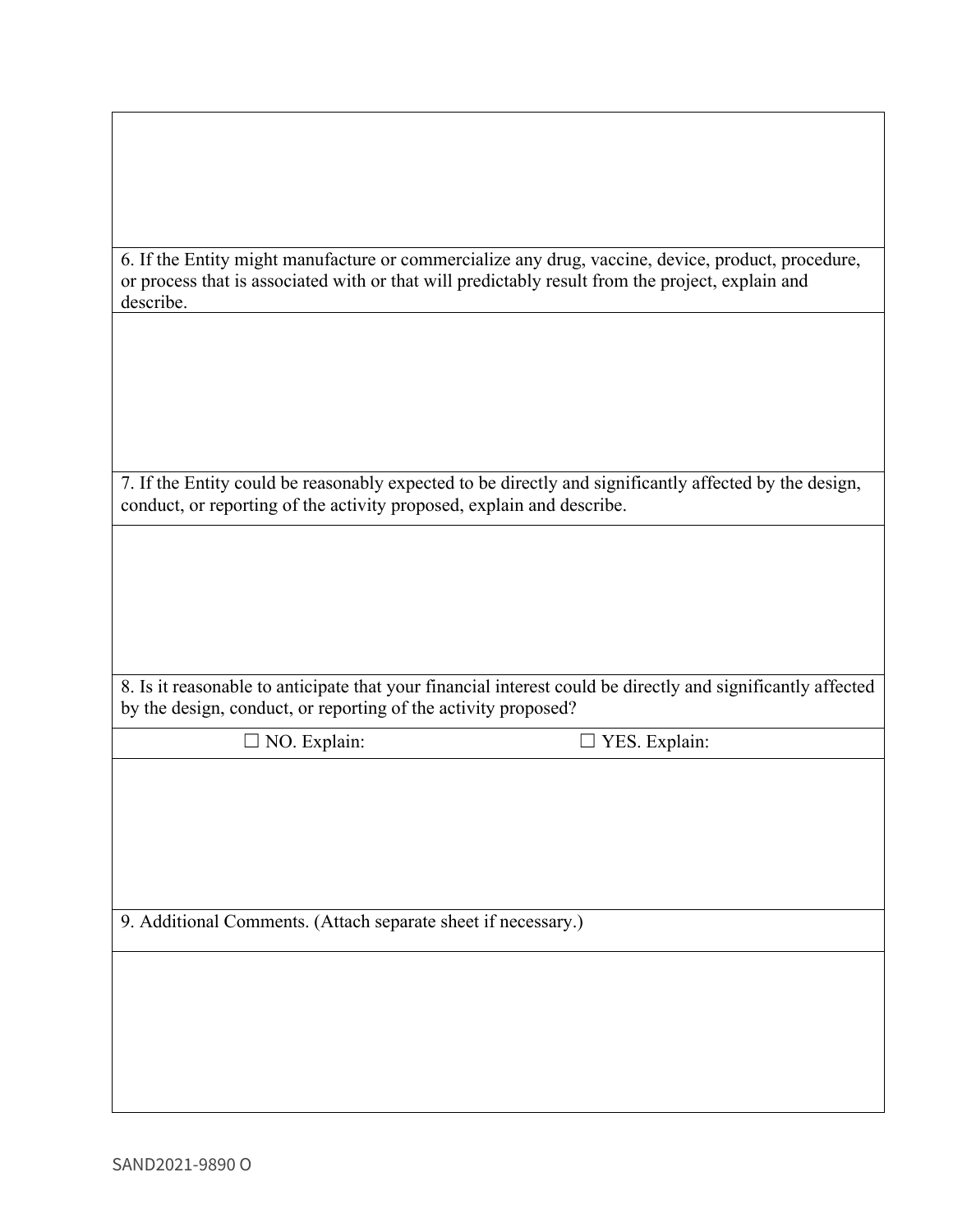# **ENTITY 2 (if applicable):**

| Name of the Entity:                                                                                                                                                                                                         |                                                                                                                                                                                                    |  |
|-----------------------------------------------------------------------------------------------------------------------------------------------------------------------------------------------------------------------------|----------------------------------------------------------------------------------------------------------------------------------------------------------------------------------------------------|--|
| Principal Business of Entity:                                                                                                                                                                                               |                                                                                                                                                                                                    |  |
| 1. If you, your spouse, or dependent child(ren) hold a position of management with this Entity, state<br>the position title, describe the responsibilities of the position and explain any relationship to this<br>project: |                                                                                                                                                                                                    |  |
|                                                                                                                                                                                                                             |                                                                                                                                                                                                    |  |
|                                                                                                                                                                                                                             |                                                                                                                                                                                                    |  |
|                                                                                                                                                                                                                             | 2. If you, your spouse, or dependent child(ren) have equity interest in excess of \$5,000 (if the Entity                                                                                           |  |
| equity (stock, securities, etc.), and percentage of ownership.                                                                                                                                                              | is publicly traded) or any equity interest in a non-publicly traded Entity, state the value, type of                                                                                               |  |
|                                                                                                                                                                                                                             |                                                                                                                                                                                                    |  |
|                                                                                                                                                                                                                             |                                                                                                                                                                                                    |  |
|                                                                                                                                                                                                                             | 3. If you, your spouse, or dependent child(ren) have received income (salary and/or any other form                                                                                                 |  |
| of the income and explain any relationship to this project.                                                                                                                                                                 | of remuneration) in excess of \$5,000 from the Entity in the past twelve months, describe the nature                                                                                               |  |
|                                                                                                                                                                                                                             |                                                                                                                                                                                                    |  |
|                                                                                                                                                                                                                             |                                                                                                                                                                                                    |  |
|                                                                                                                                                                                                                             |                                                                                                                                                                                                    |  |
| include Sandia National Laboratories-held rights)?                                                                                                                                                                          | 4. Have you, your spouse, or dependent child(ren) assigned to the Entity rights to a pending<br>application or issued patent to an invention(s), license rights, or copyright for software (do not |  |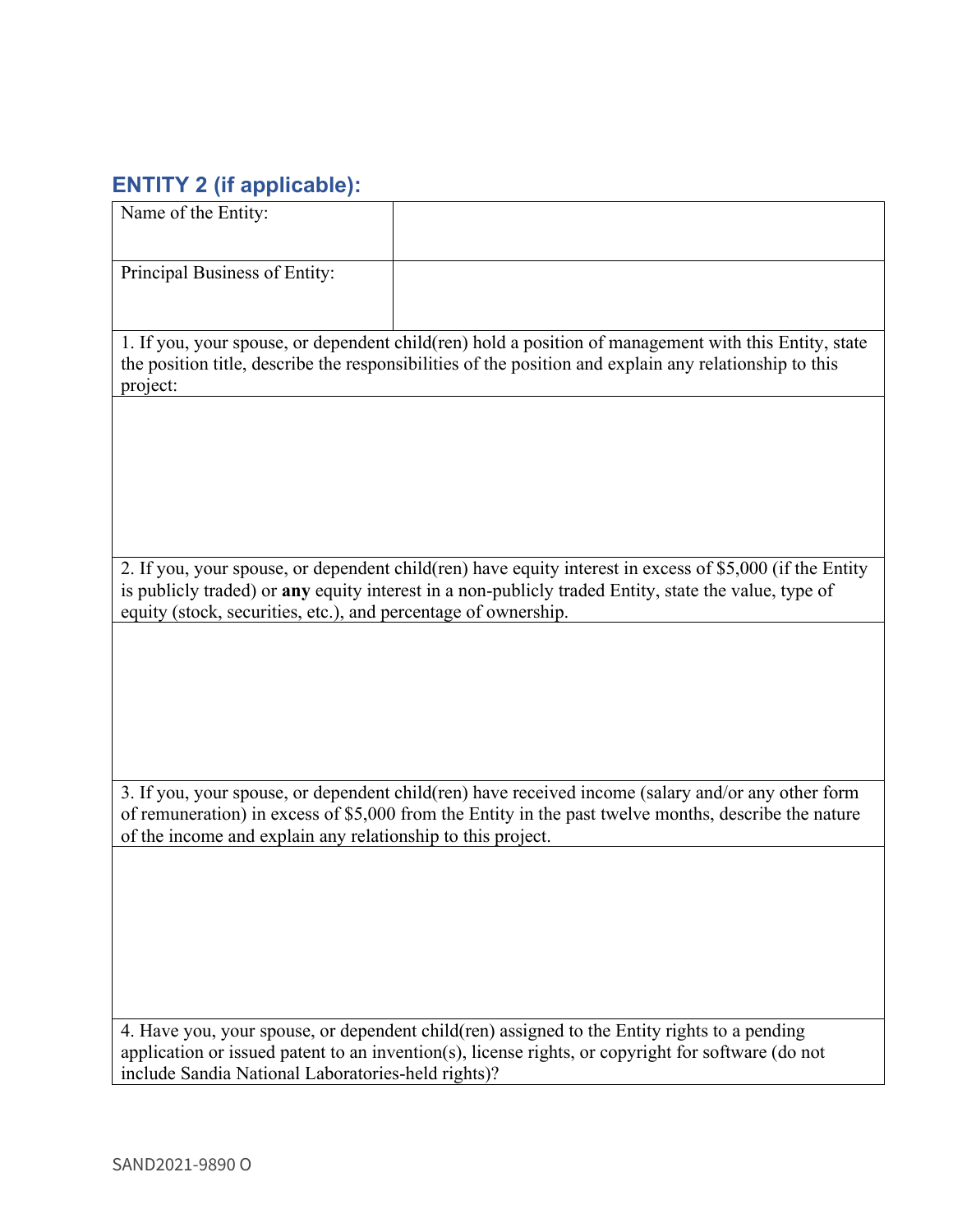5. If this proposal includes the Entity as a subcontractor, consortium member, supplier of goods, lessor or otherwise involved in the project, explain and describe.

6. If the Entity might manufacture or commercialize any drug, vaccine, device, product, procedure, or process that is associated with or that will predictably result from the project, explain and describe.

7. If the Entity could be reasonably expected to be directly and significantly affected by the design, conduct, or reporting of the activity proposed, explain and describe.

8. Is it reasonable to anticipate that your financial interest could be directly and significantly affected by the design, conduct, or reporting of the activity proposed?

☐ NO. Explain: ☐ YES. Explain:

9. Additional Comments. (Attach separate sheet if necessary.)